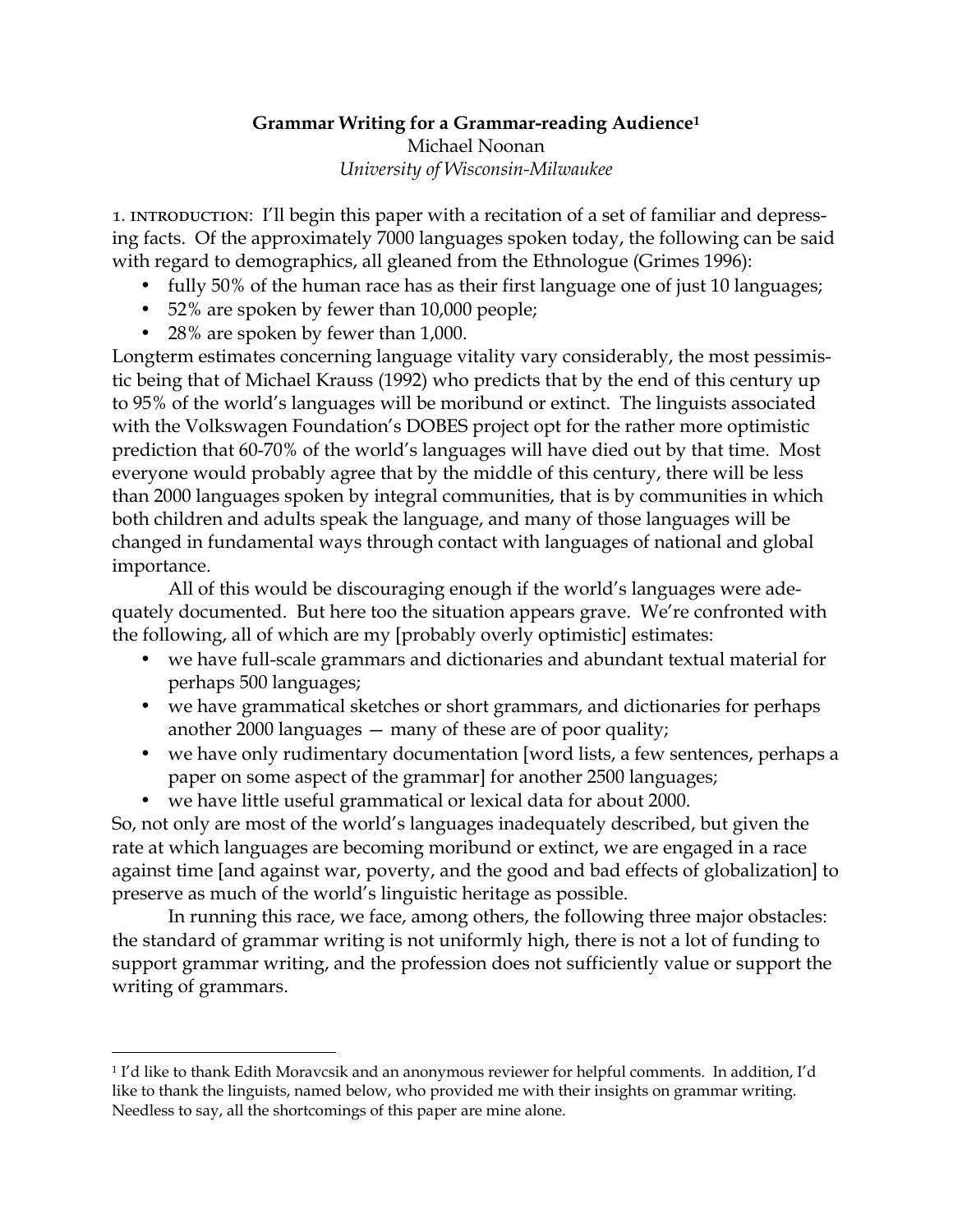This paper will be concerned primarily with the first of these problems, namely the establishment of higher standards for grammar writing. As regards the second problem, funding, here have been many encouraging developments recently, and I will have nothing further to say about this issue. About the third issue, the evaluation of grammar writing within the profession and the professional support provided to grammar writers, I will make a few comments at the end of this talk.

2. standards for grammar writing — full-scale grammars: When you teach the craft of writing to students, one of the things you try to impress upon them is the importance of taking into account the audience to whom they are addressing their writing. The success of a piece of writing is usually measured by its reception. One has to know who will be reading the thing written and what their needs and expectations are in order to assess whether a work is successful.

Reference grammars have two sorts of audiences. The first consists of those who use a grammar to help them learn to speak or write the language described therein, and the second consists of those who consult a grammar to obtain information for typological or theoretical studies, *i.e.* professional linguists. The first sort of audience will most likely be learners of languages taught in formal classroom settings, languages which are used by people with political or economic power and which have significant literary traditions. Linguists, of course, may also be interested in obtaining information about these languages, but linguists are also likely to be interested in gathering information about languages which are not taught in formal classroom settings, which have little or no tradition of literary production, and which are not spoken by people with political or economic power — that is the great majority of the world's languages. In fact, the primary audience for the grammars of such languages are linguists, and those writing grammars of languages of this sort should write their grammars with the needs and expectations of professional linguists in mind.

One should also bear in mind that many of the grammars written in the next few decades will someday be the only sources of information about the languages they describe — not just for linguists, but also for the communities that currently speak them. The transition from vital, to moribund, to extinct can happen surprisingly quickly. For example, when I started working on the Nar-Phu language of Nepal in 1996, the language seemed quite vital — protected, it seemed, by the very hardships faced by the people who spoke it and the remoteness of their home region. By 2001, the young people had switched almost completely to the national language, Nepali, and when speaking Nar-Phu, many had difficulty recalling Nar-Phu words, in particular the special and distinctive honorific vocabulary, and were unable to produce the correct [*i.e.* historic] tones for many words they could recall. So, in preserving languages, it is important to record them not just before they die, but while they are still spoken by integral communities and while they still preserve that which made them distinctive representations of the human mind and spirit. The Nar-Phu that the younger generation will remember will not be the same language as that of their forebears.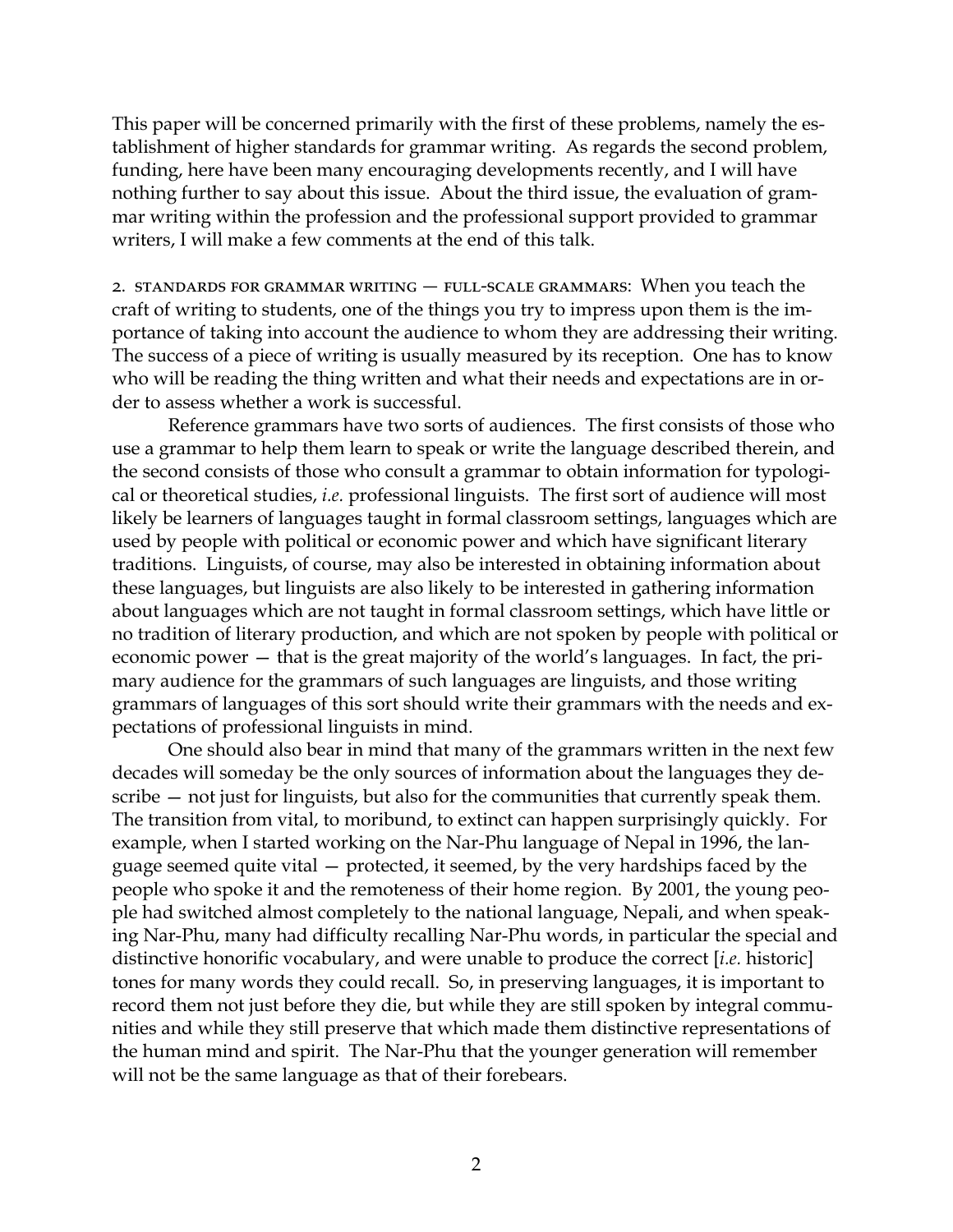With all this as background, we should be aware that when we are writing grammars of those languages which will likely be moribund or extinct by the end of the century — that is, the great majority of the world's languages — that we are writing for the ages. So, we must make sure that what we are doing reaches for a very high standard.

What follows are a set of prescriptions for grammar writers intended to inform them about matters of form and content which would help make their grammars meet the needs and expectations of linguists and help give their grammars lasting value. In putting this list together, I consulted with a number of linguists — major users of grammars — who graciously took the time to contribute ideas on what a good grammatical description should be or should contain. These linguists are, in alphabetical order: Sasha Aikhenvald, Balthasar Bickel, Bernard Comrie, Bill Croft, Bob Dixon, Matthew Dryer, Mike Hammond, Martin Haspelmath, Larry Hyman, Ian Maddieson, Edith Moravcsik, and Randy LaPolla. Where one of the these linguists has suggested to me one of the points below, s/he is identified.

The list of twenty-eight *dos and don'ts* is organized informally into three general categories: 'user friendliness', 'descriptive adequacy', and 'comprehensiveness'.

*List of dos and don'ts for grammar writers*

user friendliness: make your grammar one that is easy to use and obtain information from.

- 1. *Where possible, avoid theory-specific terminology and use instead 'basic linguistic theory' as a source of terms:* Experience has shown that grammatical theories have a short shelflife. Special terminology and notational conventions employed by new theories are appropriate for journal articles but not for grammars, which ought to have a shelflife longer than any given grammatical theory. Libraries are littered with virtually unusable grammars employing the very specialized conventions of extinct theories. Grammar writers should try, therefore, to write grammars for the broadest possible audience of linguists, employing only notational conventions and terms that trained linguists of any theoretical persuasion could reasonably be expected to understand, using terms drawn from what has recently come to be called 'basic linguistic theory'. Where new or theory-specific terms *are* introduced, they should be carefully defined. [dixon, hammond, haspelmath, maddieson, moravcsik]
- 2. *Provide a detailed index and table of contents:* The index and table of contents of a grammar are important tools, especially useful when they are sufficiently detailed and properly organized. Though both serve to help grammar readers find information, they serve somewhat different functions. The index provides an alphabetical listing of topics, whereas the table of contents provides a schematic overview of the topics covered. The latter can be very important where the terms used by the grammar writer differ from those used by [or expected by] the grammar reader: the grammar reader may well find the information s/he needs quickly with a logically organized, detailed table of contents. In addition, in organizing an index, some con-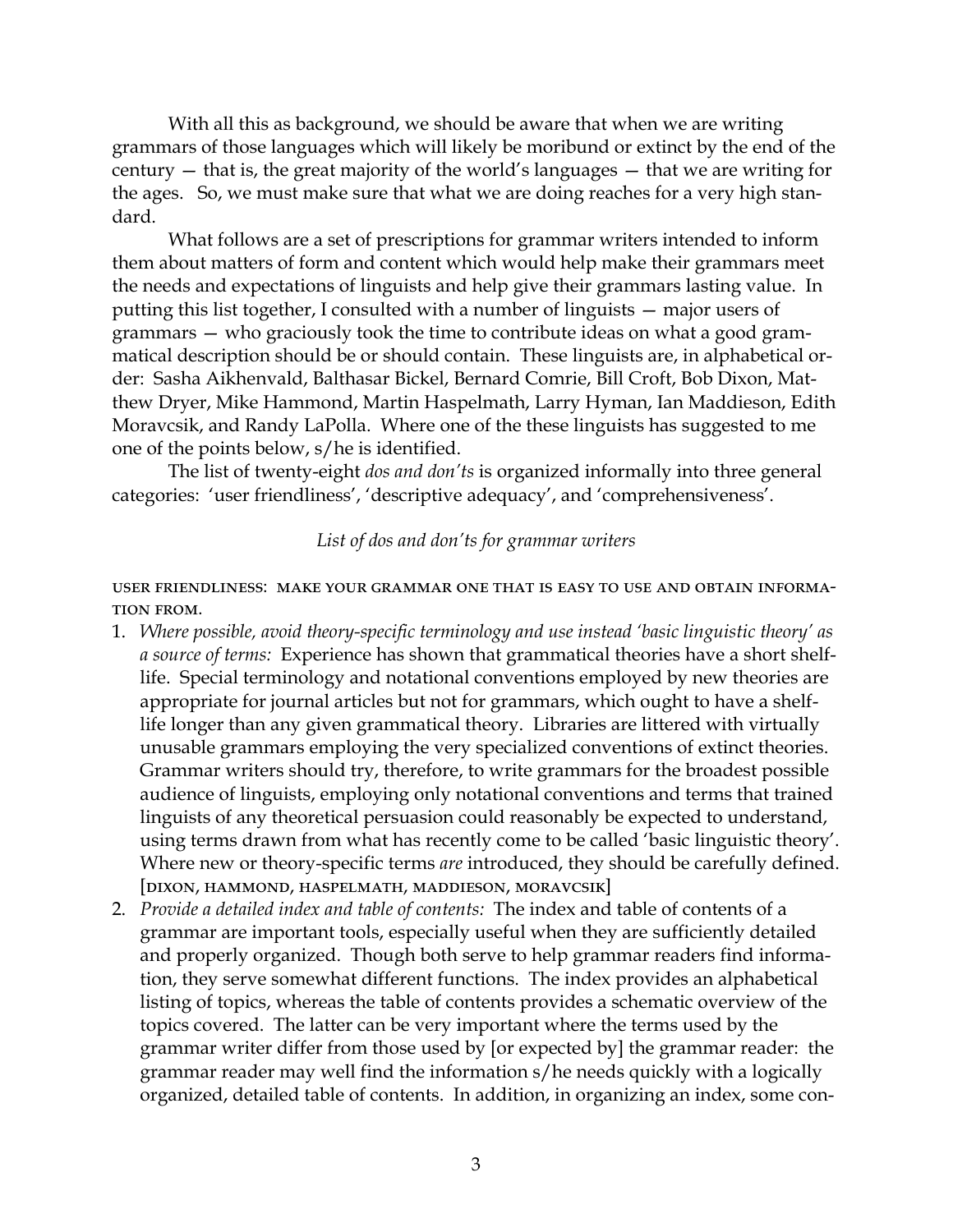ventions employed by Martin Haspelmath in his Lezgian grammar should be followed, namely noting in boldface type the main entry [or entries] for a given feature, and noting the absence of a given feature directly in the index with the dash. So, for example, one could indicate the absence of tone as follows:  $T$ ONE:  $-$ . [BICKEL, COMrie, croft, haspelmath]

- 3. *The text should be divided into numbered and titled sections and subsections, and there should be ample cross-referencing within the text:* Within the text itself, the following conventions make the text easier to use and should be encouraged: the text should be divided into numbered and titled sections and subsections, and, where appropriate, there should be crossreferencing between parts of the text where related issues are discussed; important terms should be highlighted by boldface type and/or by placing the terms in the margins; and finally, section numbers and/or titles should be placed in the margins as headers. [MORAVCSIK]
- 4. *Provide plenty of examples:* Properly glossed and translated examples are a necessary accompaniment to descriptive statements in all components of the grammar. Care should also be taken in the choice of examples: made-up sentences are appropriate for the presentation of information about basic grammatical structures, but examples should be drawn also from naturally occurring discourse. Further, the grammar writer should avoid using examples which are drawn from translations of foreign texts since such sentences may have been influenced by structures in the source language. [aikhenvald, maddieson]
- 5. *Provide interlinear morpheme translations [glosses], as well as translations of the whole, for all examples:* The necessity for this should be obvious, but too often this courtesy to the grammar reader is ignored or applied inconsistently. There should be a conveniently accessible list of all abbreviations and symbols used in morpheme glosses and all other parts the grammar and dictionary.
- 6. *A typological sketch, consisting of no more than three to five pages, should be included at the beginning of the grammar:* A short typological sketch is useful to the grammar reader because it helps the reader put the more detailed information contained in the grammar proper into appropriate context. The sketch should outline prominent features of the phonetics and phonology; should provide information about basic word order patterns, the presence of basic nominal and verbal inflectional categories, the presence of concord classes or classifiers, special lexical features, and so on; and should briefly describe if the language is head- or dependent-marking and if [and to what degree] the language exhibits properties of ergativity, inverse marking, split intransitivity, and so on. [AIKHENVALD]
- 7. *The absence of a feature should be noted just as reliably as the presence of a feature:* Too few grammars explicitly note the absence of commonly encountered grammatical features in the languages they are describing. Grammar readers cannot always be certain, therefore, whether the lack of discussion of a particular feature results from its absence in the language or from the fact that the grammar writer simply did not discuss the matter. Since the grammar writer cannot reasonably be expected to note the absence of *any* of the full set of possible grammatical features, s/he will have to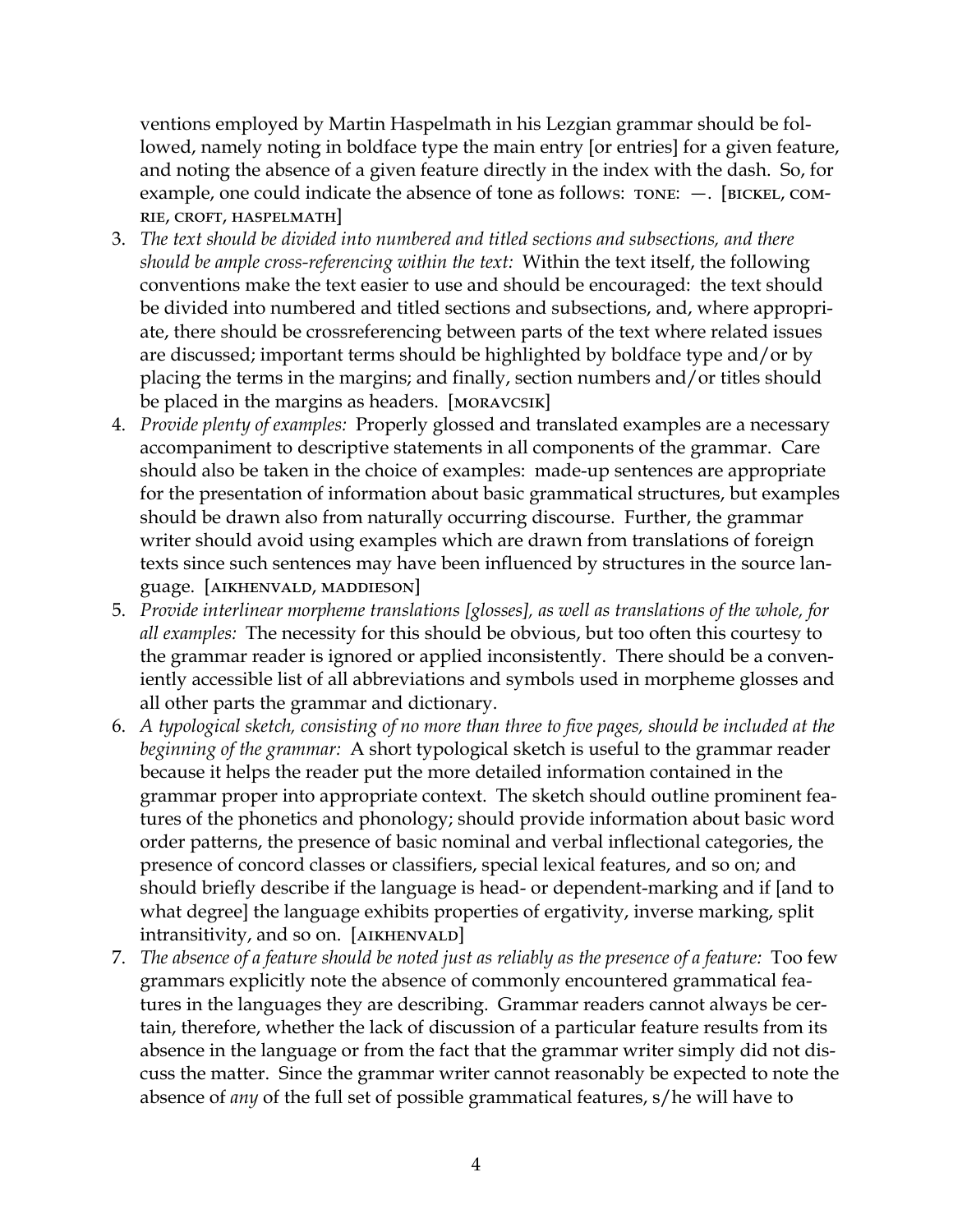choose carefully which features to note the absence of. The absence of any feature which might be expected on areal, genetic, or typological grounds should be noted [*e.g.* the absence of concord classes in a Bantu language or ejective consonants in a language of the Pacific northwest], as should features which are commonly encountered worldwide [e.g. tone]. [AIKHENVALD, BICKEL, COMRIE]

descriptive adequacy: make your grammar one in which topics are described in adequate detail, in a manner that reveals important generalizations, and with adequate backing.

- 8. *The grammar writer should prepare him/herself by obtaining a good background in general typology and the linguistics of the relevant language family:* A sound background in general typology is imperative for grammar writers; it is also important for the grammar writer to acquire a sound knowledge of the linguistics of the relevant language family and/or speech area and to consult works dealing the typology of features prominent in the language under investigation [*e.g.* works on ergativity for works on languages exhibiting ergative structures, works on classifier systems for languages having classifier systems, etc.]. [AIKHENVALD, LAPOLLA, MADDIESON]
- 9. *In explaining phonetics, standard IPA characters should be used:* Standard IPA phonetic symbols, not 'practical orthography' symbols [even where these are sanctioned by tradition for a given speech area or language family], should be used in presenting information about the phonetics of a language. Even when IPA symbols are used, they should be accompanied by a statement describing their value [which could be done by reference to a standard work such as the IPA Handbook]. When non-IPA characters are introduced for use in the practical orthography for the language, their relation to the IPA characters used to describe the phonetics should be made transparent. [HAMMOND, MADDIESON]
- 10. *To the degree possible, detailed instrumental documentation of the phonetics should accompany descriptive statements:* Descriptive statements of the phonetics of a language should be accompanied by instrumental documentation of at least the following features: acoustic characterization of vowels in formant space, measurement of the acoustic durations of vowels and consonants in a controlled set of data [so that some aspects of the duration patterns of the language can be quantitatively described], and for tone or pitch accent systems the shapes of F0 patterns associated with the contrasts. Any typologically unusual phonetic features should be described together with appropriate instrumental documentation. [HAMMOND, MADDIESON]
- 11. *Provide a full description of the segmental and suprasegmental contrasts and an explanation of the basis for arriving at them:* A grammar should contain a full description of the segmental contrasts and an explanation of the basis for arriving at the analysis. In particular, the analysis must demonstrate contrast between segments [in the form of minimal pairs] and present arguments in favor of [or against] the unitary *vs* sequential analysis of complex elements. In addition, the analysis must include careful descriptions of suprasegmental contrasts: tone [if phonemic], stress, and intonation.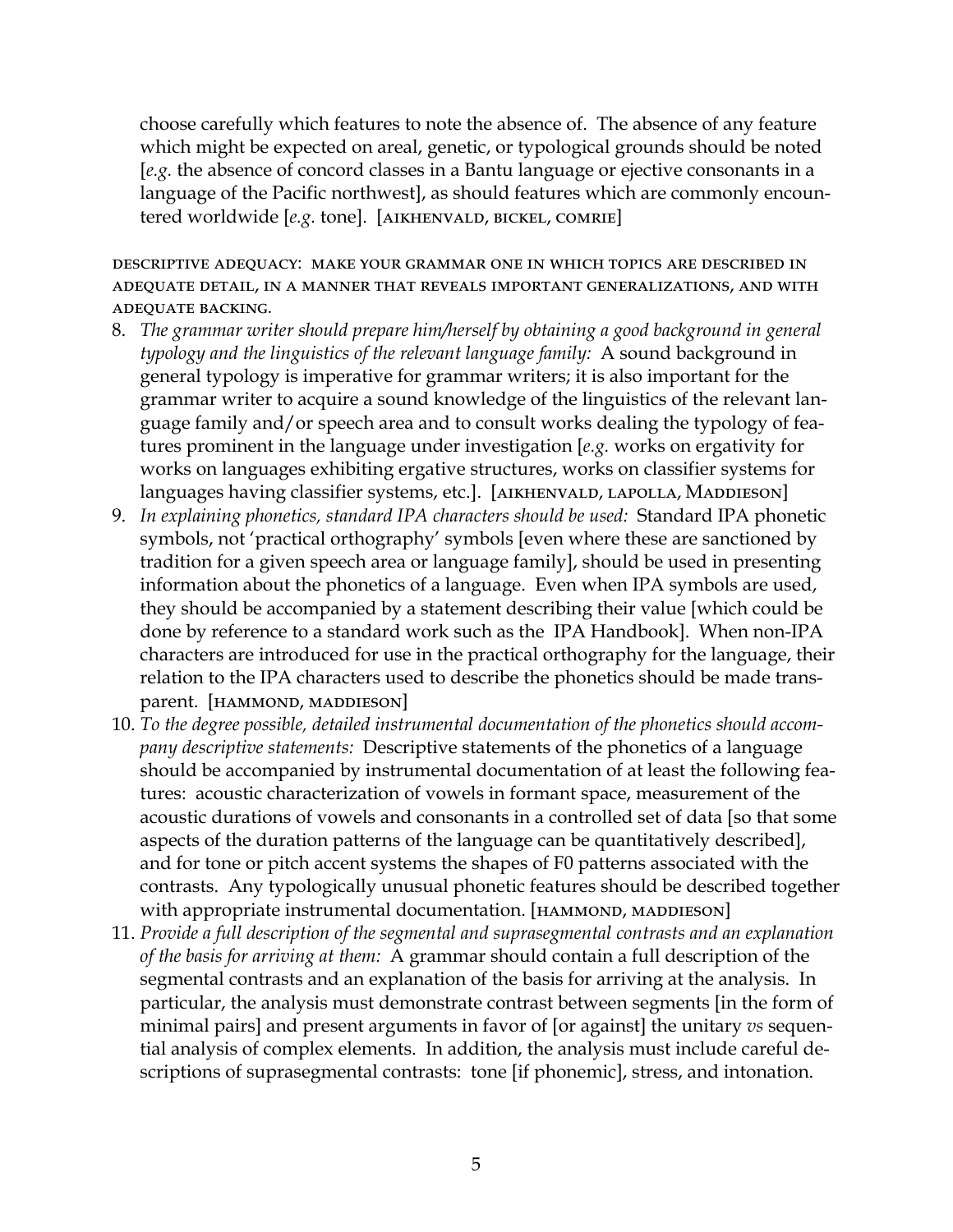Intonation and stress may have implications for morphology and syntactic structure. [MADDIESON]

- 12. *Provide a description of distributional patterns of the elements of the phonology:* A grammar should contain a discussion of the basic distributional patterns of the elements of the phonology in terms of syllables, words, and any other units which seem to control, or be marked by, different distributional possibilities. Minimally, canonical syllable structure, possible onsets and codas, and nucleus-margin restrictions should be described. [MADDIESON]
- 13. *Provide full paradigms showing combinations of all relevant morphemes, not just lists of affixes:* In morphologically complex languages, full paradigms, arranged in some accessible form [*e.g.* as tables] should be provided and not just a list of the affixes. When the language has complex morphophonemic processes, there should be a sufficient number of paradigms provided to illustrate the various combinatorial possibilities. [hyman]
- 14. *Define grammatical categories used in the grammar:* When using grammatical category labels, the grammar writer should make clear what grammatical tests are being used to define those categories. This applies especially to labels for grammatical roles [*e.g.* subject, direct object, etc.] and word classes [*e.g.* adverb, adjective, etc.]. [aikhenvald, croft]
- 15. *The choice of labels for grammatical features is not as important as a thorough presentation of the facts:* Grammar writers should not worry too much about whether a label for a given feature is the most apt. More important is a thorough description of the phenomenon. [croft, haspelmath, lapolla]
- 16. *It's better to admit ignorance about a grammatical feature than to say nothing:* Saying nothing about a particular grammatical feature leaves the matter open to incorrect interpretations, for example that the feature does not exist in the language. When the grammar writer lacks sufficient information about an issue, s/he should not be afraid to admit this, using perhaps a statement like the following: 'There is insufficient data at this time to determine conditions under which this form is used.' Further, it is important to emphasize that grammar writers should present data about grammatical phenomena that their theories either cannot account for or are not concerned with: technical papers in journals can be narrow in their scope, but reference grammars must endeavor to describe the entire language system. [comrie, hammond, haspelmath]
- 17. *Existential statements are not sufficient:* In writing grammars, it is not sufficient simply to note that the language has some feature X; one must also describe under what conditions that feature is used. For example, noting that Chantyal has a plural suffix *–ma* and then limiting the discussion to a few examples is not enough: an adequate description will also say under what conditions the suffix must be used and under what conditions it cannot be used. [HASPELMATH]
- 18. *Indications of frequency should be provided where appropriate:* Indications of the frequency of grammatical constructs can provide useful information. These include segmental frequency counts [based on texts or the lexicon] and indications of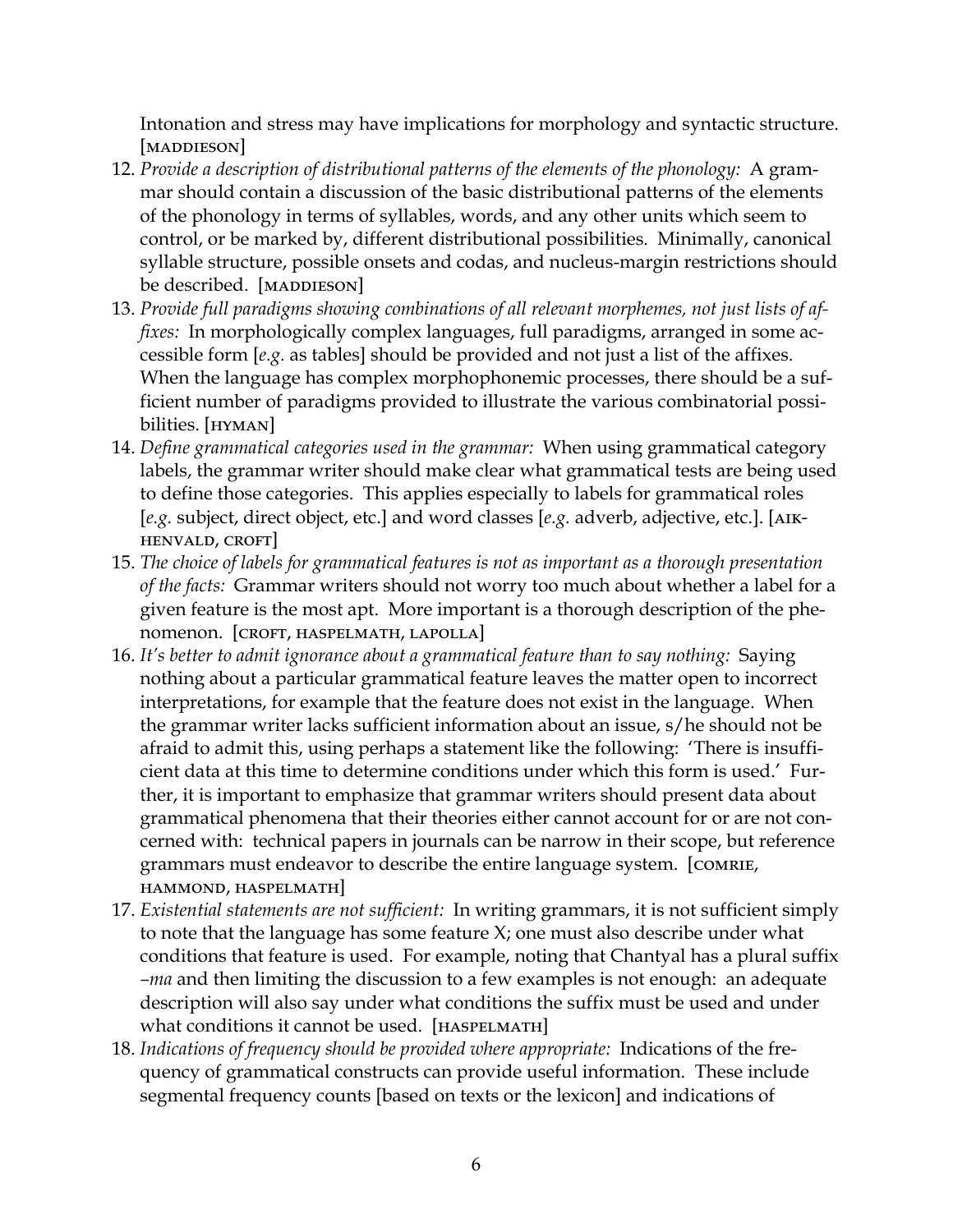whether a given morphological or syntactic feature is rare or marginal [*e.g.* lexically limited]. [BICKEL, MADDIESON]

- 19. *In general, it's best to describe morphology with a form-to-function orientation and syntax with a function-to-form orientation:* It's probably impossible [or at least impractical] to write a grammar which is exclusively form-to-function [as the Bloomfieldians attempted in principle] or function-to-form [as Comrie-Smith grammars attempted in principle]. The best compromise seems to be to write the morphology primarily form-to-function and the syntax primarily function-to-form. The reason for this arrangement is that form is very easy to recognize in morphology, but is rather less so in syntax. This does not mean that function-to-form should be entirely absent from the morphology, nor form-to-function from syntax. For example, alongside a formto-function discussion of the meanings of verbal affixes, it would also be useful to have a function-to-form discussion of TAM categories, describing how they are expressed in the language. And in syntax, in addition to function-to-form chapters on nominal modification, interrogation, expression of negative senses, etc, it would also be very useful to have a form-to-function chapter on the uses of various word order possibilities. [haspelmath]
- 20. *A vocabulary consisting of all the lexemes which occur in the grammar is a necessary component of a good grammar:* Grammatical descriptions longer than a sketch should contain a vocabulary consisting of all the lexemes used in the grammar and accompanying texts. These lexemes should be properly labeled for word class or concord class [if appropriate] and, for grammatical morphemes, there should be an indication of the section in the text where the item is discussed. Where variant forms of a lexical item are found in the grammar and texts, the variants should be noted in the vocabulary. [DIXON, AIKHENVALD]
- 21. *A good collection of texts should be included with the grammar:* A good collection of texts with morpheme glosses and translations is of great importance for a successful grammar. The texts provide illustrations of the constructions described in the grammar, but unlike the examples in the grammar itself, textual examples show the constructions in context. Further, grammar writers cannot be expected to write about, or even know about, all possible grammatical constructions. A good collection of texts can permit later analysts to gather information about constructions that the grammar writer, for whatever reasons, did not discuss or did not discuss in much detail. There should be at least twenty to thirty pages of texts. [DIXON]

## comprehensiveness: make your grammar one which is comprehensive in scope.

22. *The grammar writer should consult survey questionnaires and well-regarded grammars to make sure that important topics are not missed:* The most detailed survey questionnaire that is generally available is the Comrie-Smith [*Lingua Descriptive Series*] questionnaire, which has formed the basis for a number of grammars. This function-to-form questionnaire [see above] can be profitably consulted by the grammar writer, as can well-regarded grammars, of which several lists are available. [COMRIE, DRYER, LApolla]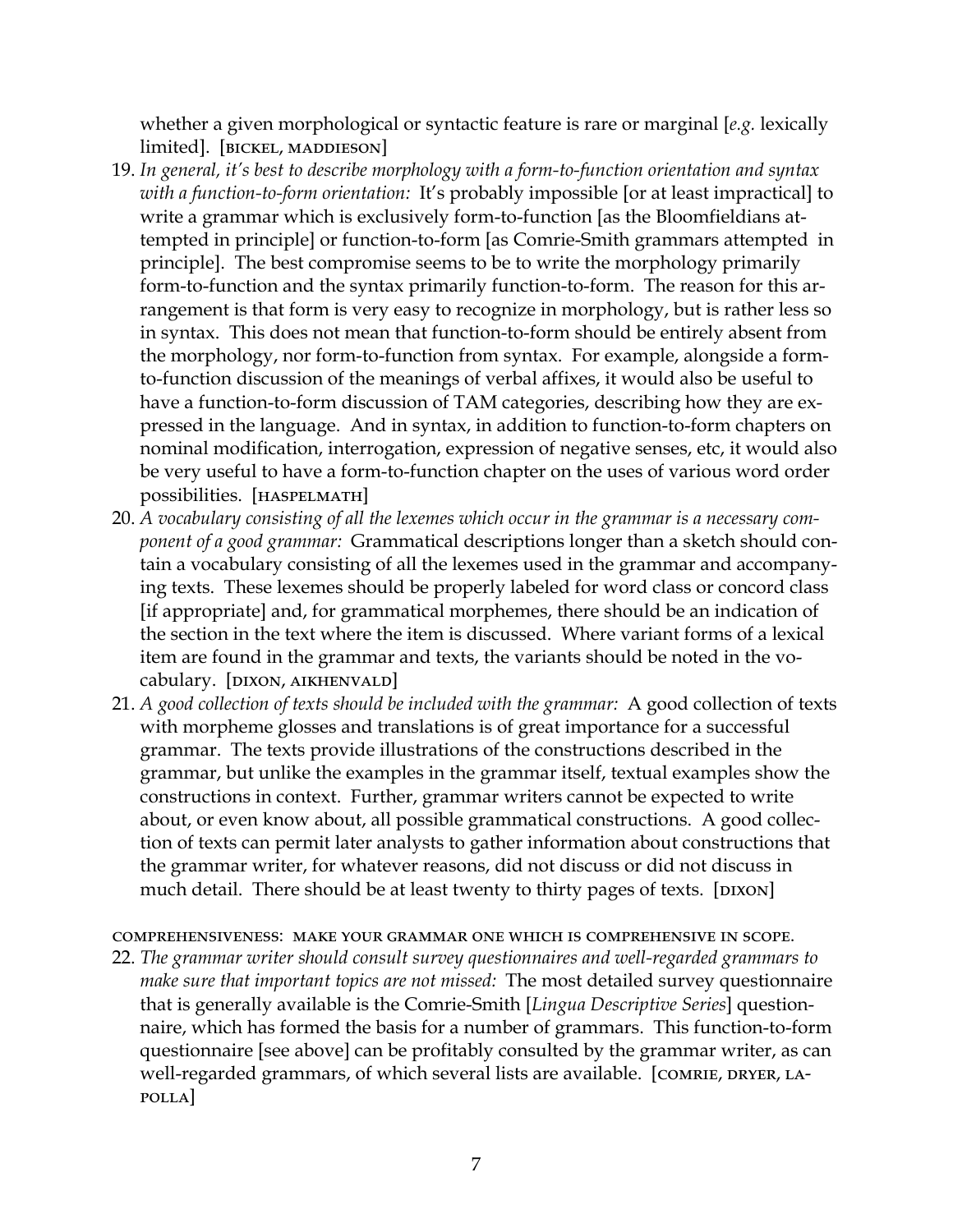- 23. *The grammar should contain information about genetic and areal affiliations of the language:* A description of the genetic affiliation of the language should be provided, along with information about the linguistic area and possible areal influences, where such information is known. This can be fairly brief unless there are special issues to be discussed [e.g. controversies concerning genetic affiliation]. [AIKHENVALD]
- 24. *The grammar should contain information about the sociolinguistic context:* There should be a short description of demographic and socio-cultural facts relating to the language being described, including the number and geographical distribution of speakers, the demographics of language use [*e.g.* whether the language is spoken only by adults and not children], the degree and nature of multilingualism in the speech community, and the degree of literacy and access to education. In addition, the author should reveal how data about the language was obtained and should provide information about the native speakers who served as language consultants.
- 25. *Grammars should contain ample references to previous scholarship on the language and its culture:* The bibliography should contain ample references to previous scholarship on the language; if the language has not been the subject of much previous scholarship, the list of references should be comprehensive. Previous scholarship on the culture of the speakers of the language should also be noted.
- 26. *Grammars should contain good descriptions of the phonetics and the phonology, as well as of the morphology and the syntax:* Some grammars include little more than a list of phonemic or 'practical orthography' symbols and only a brief description of the phonology with just a few examples. Proper descriptions of the phonetics and the phonology of a language are just as important to the success of a grammar as proper descriptions of the morphology and syntax. And here too there should be a plenitude of examples, narrowly transcribed. [HAMMOND, HYMAN, MADDIESON]
- 27. *A good dictionary is an powerful adjunct to a good grammar:* As noted, vocabularies, consisting minimally of the lexical items employed in the grammar, should be included with any grammatical description longer than a sketch. The existence of such a vocabulary, however, does not diminish the value of a good, full-scale dictionary, which, apart from any other uses it may have, is also a powerful adjunct to a grammar. A good dictionary comes with lots of example sentences from which a great deal of useful grammatical information can be gleaned even about topics that the grammar writer/dictionary creator has no knowledge of or interest in. For example, very few grammars, even good grammars, contain much information about clausal complementation. Typically there will be discussions of complement-types with some example sentences that hint at the distribution of these forms, but very rarely will the grammar contain much explicit discussion on the distribution of complement-types vis-à-vis complement-taking predicates, or contain a sufficiently large number of examples to allow the analyst to infer the distribution. A good dictionary, on the other hand, can be a goldmine of information about such topics.
- 28. *Where practical, audio and video recordings should be made of various language genres:* Where practical, audio and video recordings of a variety of language genres and cultural activities should be made. A subset of these should be annotated, provided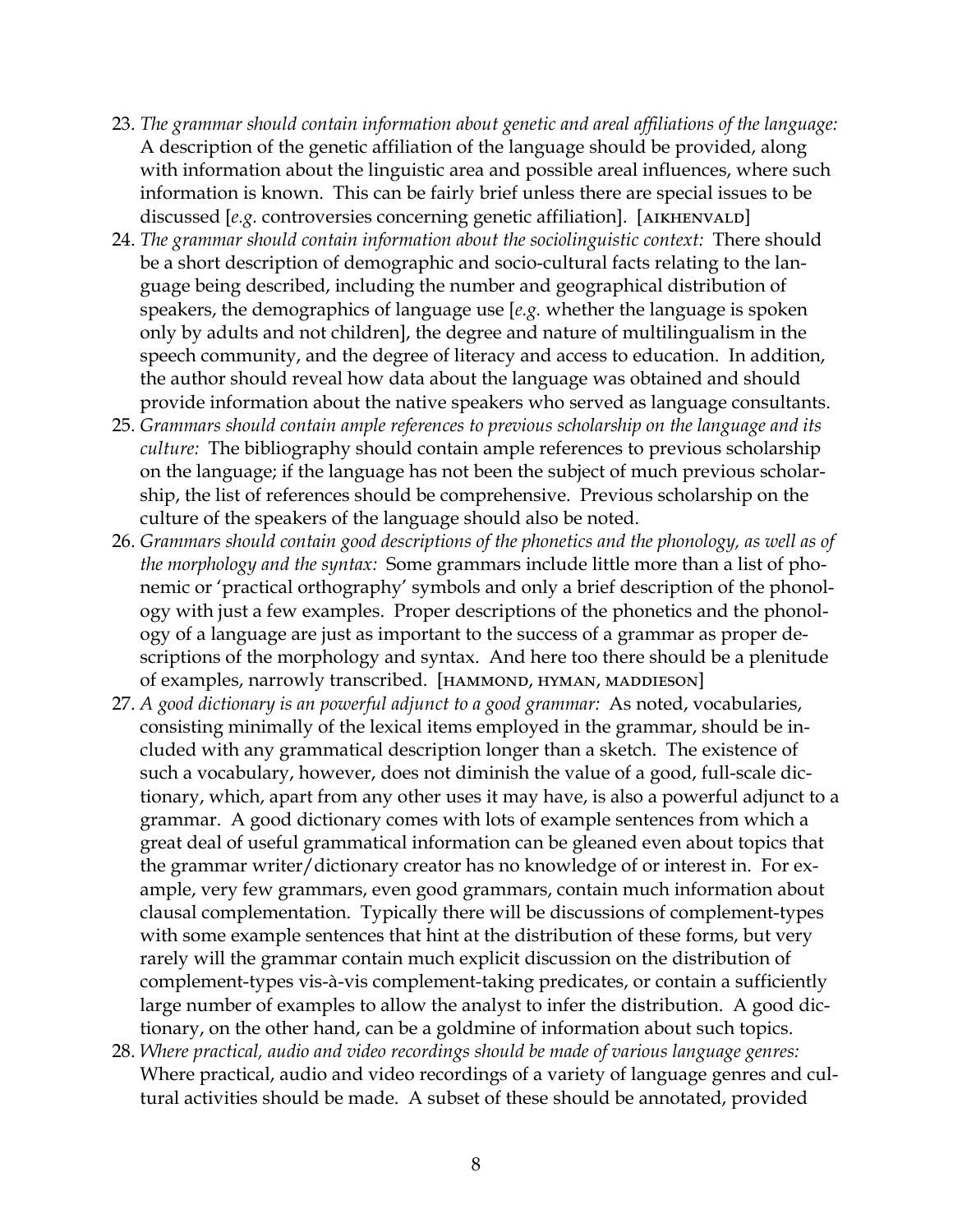with appropriate commentary, and deposited in an archive where they may be studied by scholars. [A number of such archives are now in existence.] Further, photographs and drawings can be very useful in documenting information about cultural artifacts, the natural environment, and botanical and zoological vocabulary.

Points 27 and 28 are desiderata rather than requirements for successful grammars. However, with regard to point 28, it's well to keep in mind that over the years the materials to be included in 'good' grammars, *i.e.* ones that would fully meet the highest expectations of their day, have progressively expanded with advances in the field and in technology. At this time, we can't anticipate the degree to which, say, intonational information, ordinarily not transcribed in published discourses, will be considered crucial to syntactic analysis. It's best to archive audio and visual records of speakers, if at all feasible.

Needless to say, not everything that a grammar should contain is noted in the points above since the list focuses mostly on those things that are left out or not done with some regularity. This accounts for the fact that the prescriptions relating to phonetics and phonology are much more specific than those for morphology and syntax, reflecting the generally lower standards of training of field linguists in phonology and, in particular, phonetics.

The standard of grammar writing detailed above is raises a pretty high bar, and I'm the first to admit that a grammar can be very useful and still not conform to all of the prescriptions listed. However, the more that are observed, the more useful the grammar will be.

3. standards for grammar writing — sketches and short grammars: The list of dos and don'ts already given applies, of course, only to full-scale reference grammars and not to grammar sketches, which necessarily will fail to conform to many of the prescriptions on the list, in particular those placed under 'descriptive adequacy' and 'comprehensiveness'. Grammar sketches and short grammars have, of course, a legitimate function. In a perfect world, we would have full-scale grammars for every language, and grammar sketches would serve as convenient summaries of the facts. In our very imperfect world, often all we have for many languages — and maybe all we will ever have — is a sketch or short grammar. These shorter works, then, should be prepared with the same care as full-scale grammars. Of the list of dos and don'ts, the following are applicable even to sketches and short grammars. The numbering of the prescriptions is preserved from the original list:

user friendliness

- 1. *Where possible, avoid theory-specific terminology and use instead 'basic linguistic theory' as a source of terms.*
- 2. *Provide a detailed index and table of contents.*
- 3. *The text should be divided into numbered and titled sections and subsections, and there should be ample cross-referencing within the text.*
- 4. *Provide plenty of examples.*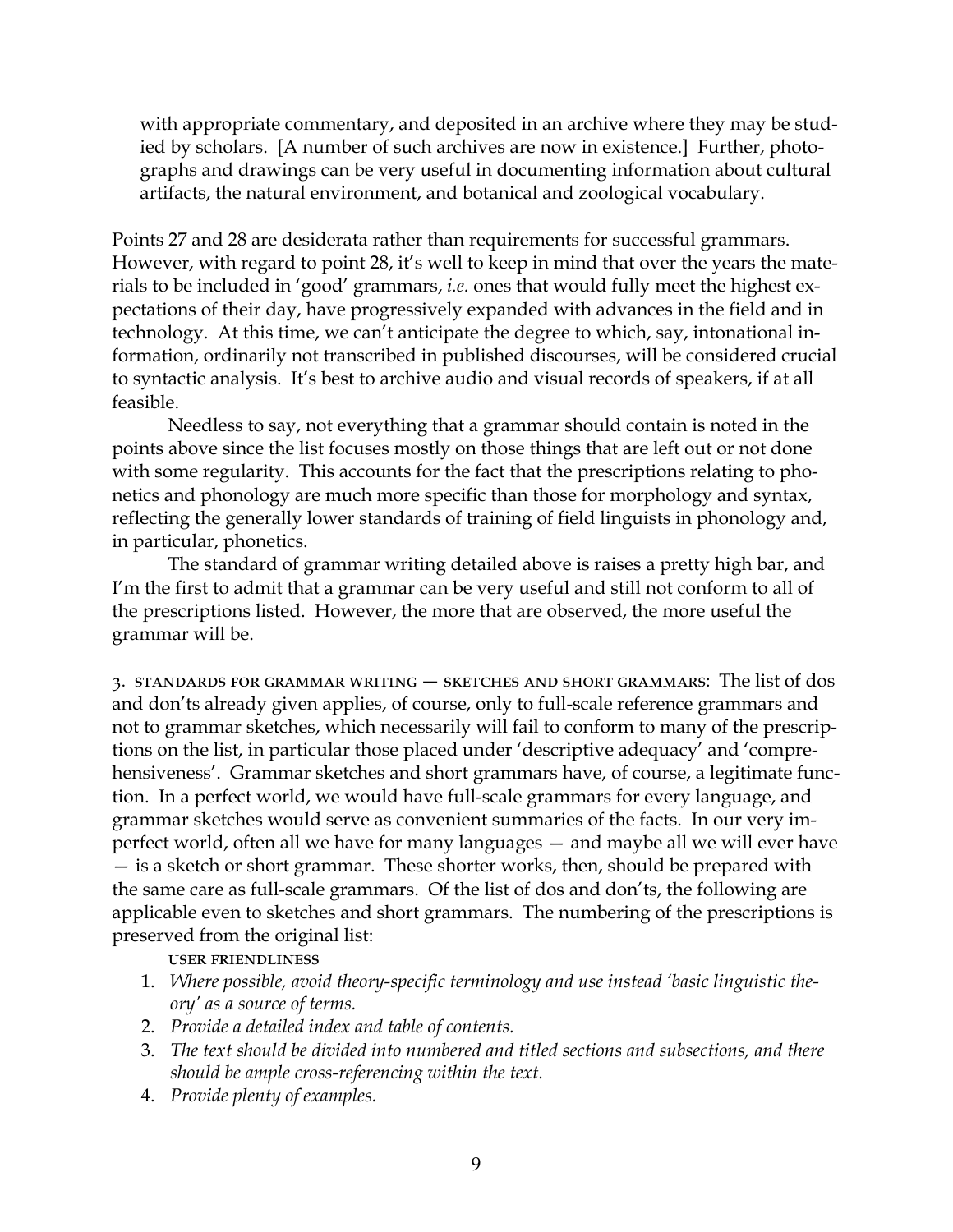- 5. *Provide interlinear morpheme translations [glosses], as well as translations of the whole, for all examples.*
- 7. *The absence of a feature should be noted just as reliably as the presence of a feature.* descriptive adequacy
- 8. *The grammar writer should prepare him/herself by obtaining a good background in general typology and the linguistics of the relevant language family.*
- 9. *In explaining phonetics, standard IPA characters should be used.*
- 11. *Provide a full description of the segmental and suprasegmental contrasts and an explanation of the basis for arriving at them.*
- 12. *Provide a description of distributional patterns of the elements of the phonology.*
- 13. *Provide full paradigms showing combinations of all relevant morphemes, not just lists of affixes.* [applies to short grammars, not sketches]
- 14. *Define grammatical categories used in the grammar.*
- 15. *The choice of labels for grammatical features is not as important as a thorough presentation of the facts.*
- 16. *It's better to admit ignorance about a grammatical feature than to say nothing.*
- 18. *Indications of frequency should be provided where appropriate.*
- 19. *In general, it's best to describe morphology with a form-to-function orientation and syntax with a function-to-form orientation.* comprehensiveness
- 22. *The grammar writer should consult survey questionnaires and well-regarded grammars to make sure that important topics are not missed.*
- 23. *The grammar should contain information about genetic and areal affiliations of the language.*
- 24. *The grammar should contain information about the sociolinguistic context.*
- 25. *Grammars should contain ample references to previous scholarship on the language and its culture.*

Of the twenty-eight prescriptions on the list, all but 6, 10, 17, 20, 21, 26, 27, and 28 apply to sketches and short grammars as well; 13 applies to short grammars, but not necessarily sketches. Needless to say, the more of these additional features are incorporated into a grammar or even a sketch, the more useful the it will be.

4. community support: I'll close with a few remarks on how the community of linguists can support grammar writing.

Among professional linguists, grammar writing is subtly discouraged by the way in which grammars are evaluated for purposes of hiring, tenure, and promotion. At research universities in particular, published articles on theoretical matters are valued more highly than published grammars or grammar sketches. Professional organizations could help change this situation by, for example, raising awareness among linguists concerning the urgent need for grammar writing at this time and by encouraging grammars as topics for dissertations. The latter could be accomplished by the creation of special dissertation fellowships for grammar writing and by skewing the selection criteria for existing dissertation fellowships in favor of grammar writing. Professional